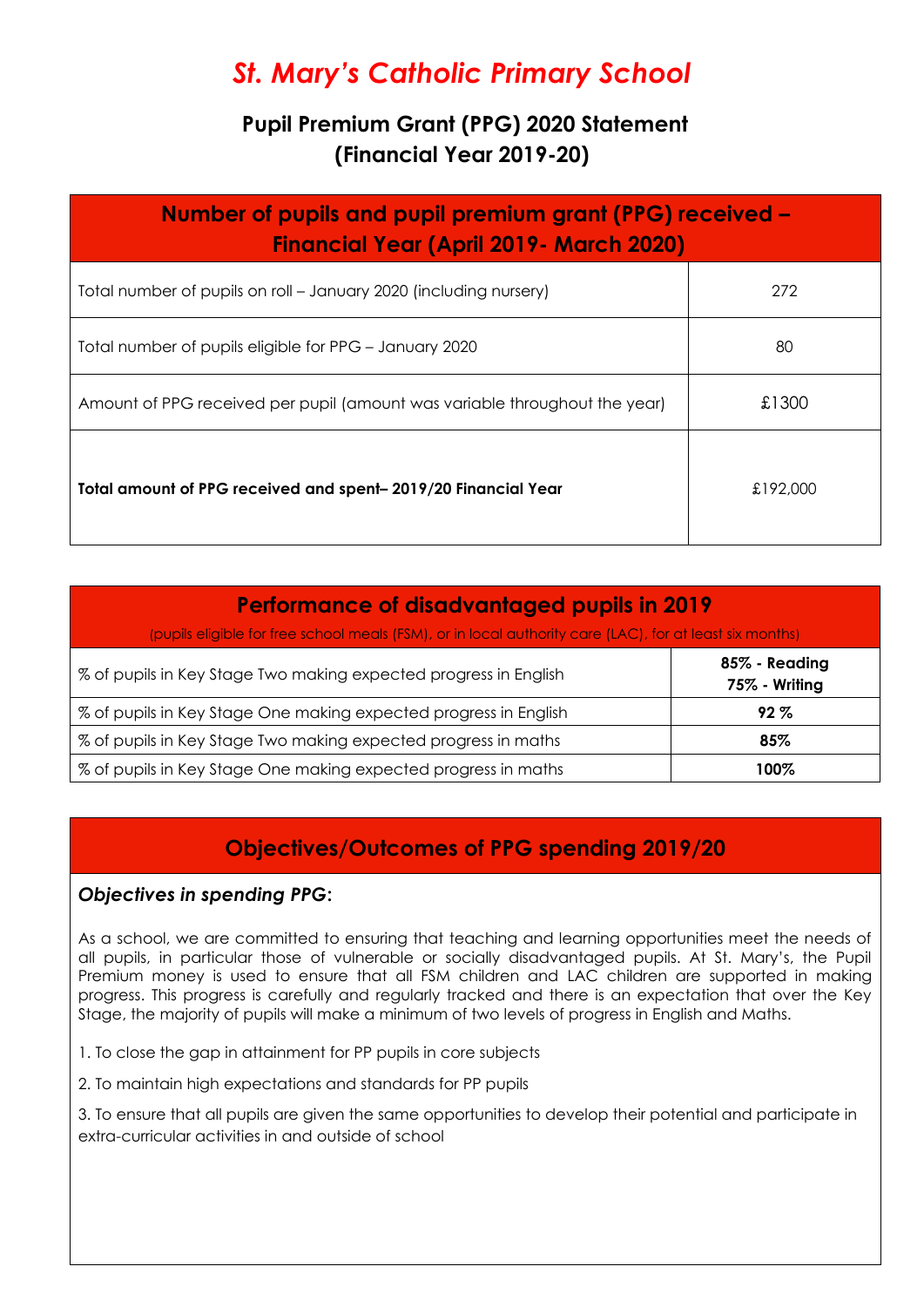#### *How the money was spent;*

- Booster lessons before and after school led by teachers and teaching and learning assistants to provide additional support for children across identified areas of learning
- Additional teaching intervention for identified year groups
- Additional teaching assistant support to deliver reading intervention
- Additional 1:1 tuition funding to support pupils across years 4, 5 and 6
- Provide Family Learning Workshops across the school
- Inclusion in Breakfast and Tea Time Club
- Inclusion in QPR Sport and Breakfast Club
- To enable the 'Everyday Magic Story Tellers' Project to continue across the Foundation Stage and Key Stage One to further develop and enhance children's communication and language as well as their overall confidence
- To subsidise places on many school trips and residential trips to enhance the curriculum and ensure that children are able to participate and experience new and challenging activities
- To subsidise breakfast club places and support improvements in punctuality and attendance
- To subsidise after school activities for children across the school so that they are given the same opportunities as others
- To aid inclusion and support children's well-being by providing subsidies for school uniform items
- To provide play and art therapist for vulnerable pupils
- To provide counselling where appropriate
- To provide Behaviour Support assistance where appropriate
- To provide specialist music provision in KS2

# *Outcomes for 2019-20*

## **Key Stage Two**

1) PP pupils continue to make the expected progress from Key Stage One to Key Stage Two, which is in line with non-PP pupils at St. Mary's.

This year the progress of the PP pupils was just below the national expectation for English and in line in Maths by the end of Key Stage Two.

|           | Reading | Writing | <b>Maths</b> |
|-----------|---------|---------|--------------|
| <b>DD</b> | 69%     | 65%     | 60%          |
| Non PP    | 65%     | 85%     | 69%          |

(% of PP pupils from Year 6 who made the national expectation of expected progress between Key Stage 1 and Key Stage 2. This is also compared with Non-PP pupils)

2) The attainment of PP pupils is broadly in line or above that of non- PP pupils at the end of Key Stage Two. However, fewer PP children achieved above expectations in Reading and Maths.

|        | <b>National Expectation</b> |         |       | <b>Above National Expectation</b> |         |              |
|--------|-----------------------------|---------|-------|-----------------------------------|---------|--------------|
|        | Reading                     | Writing | Maths | Reading                           | Writing | <b>Maths</b> |
| PP     | 65%                         | 78%     | 74%   | 7%                                | 13%     | 9%           |
| Non-PP | 63%                         | 96%     | 63%   | 21%                               | 33%     | '3%          |

# **Key Stage One (2019 figures)**

1) The attainment of PP pupils is above that of non-pupil premium children the national expectation in Reading, Writing and just below in Maths at the End of Key Stage One.

|        | <b>National Expectation-Level Expected</b> |         |              | <b>Above National Expectation</b> |         |       |
|--------|--------------------------------------------|---------|--------------|-----------------------------------|---------|-------|
|        | Readina                                    | Writing | <b>Maths</b> | Reading                           | Writing | Maths |
| PP     | 92%                                        | 883%    | 100%         | 50%                               | 7%      | 7%    |
| Non-PP | 81%                                        | 74%     | 95%          | 26%                               | 7%      | 19%   |